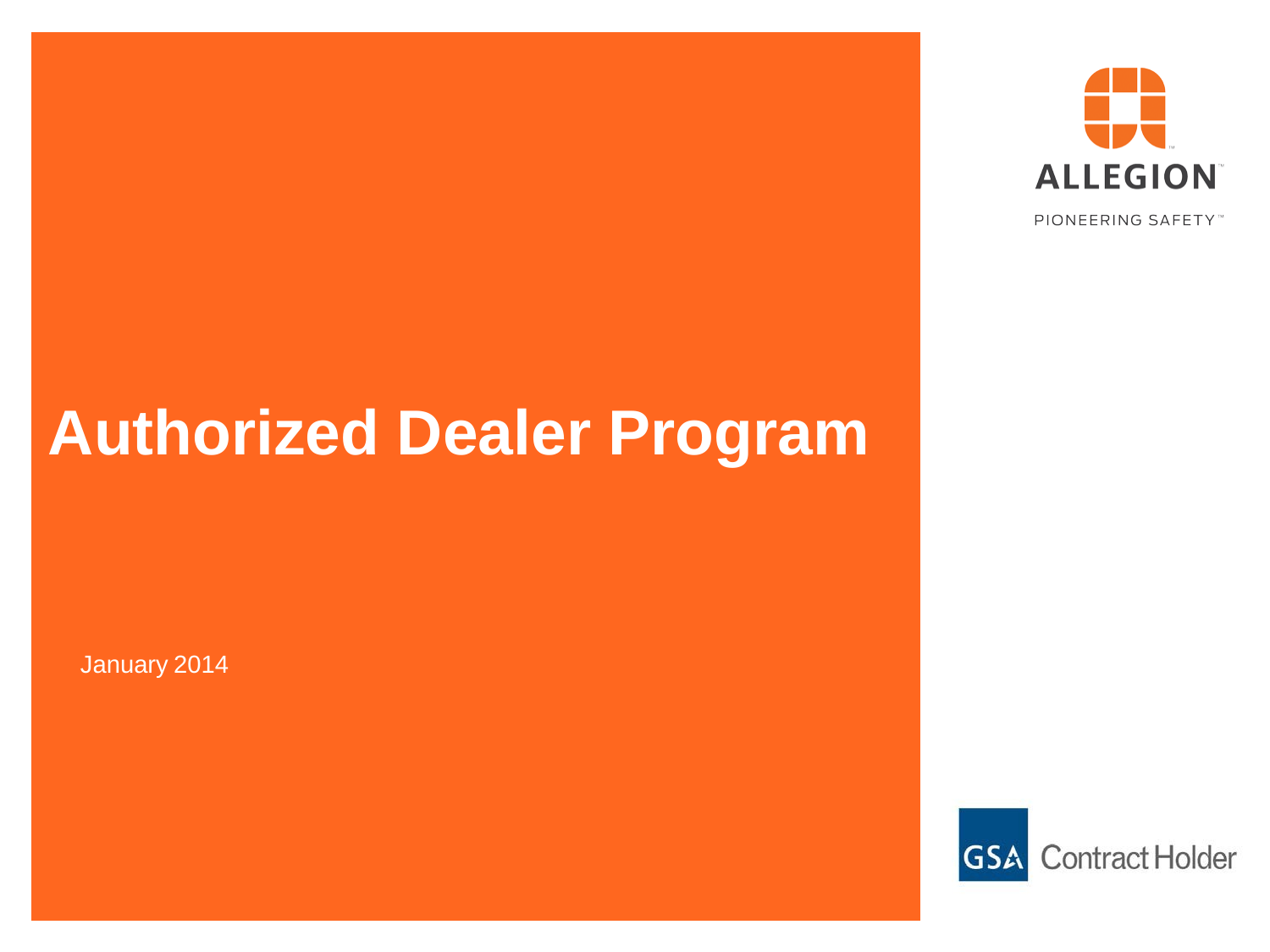## Allegion Government Team



Doug Otto **GSA Sales & Services** 

Allegion 11819 Pennsylvania Street Carmel, IN. 46032

+13178103301 Work +13172940127 Mobile doug.otto@allegion.com



**Terry Collins** Government Development

Allegion 3100 Northwoods Place Suite A Norcross, GA 30071

(678) 906-2108 Work (404) 429-7556 Mobile terry.collins@allegion.com



**Megan Dale GSA Contract Administrator** 

Allegion 3100 Northwood Place Suite A Norcross, GA 30071

+16789062115 Work megan.dale@allegion.com

Our passion is to increase business results by increasing knowledge and capability within the government market place with our key business partners to drive opportunities in a strategic direction to increase results!



2 | Authorized Dealer – Schlage Lock Company LLC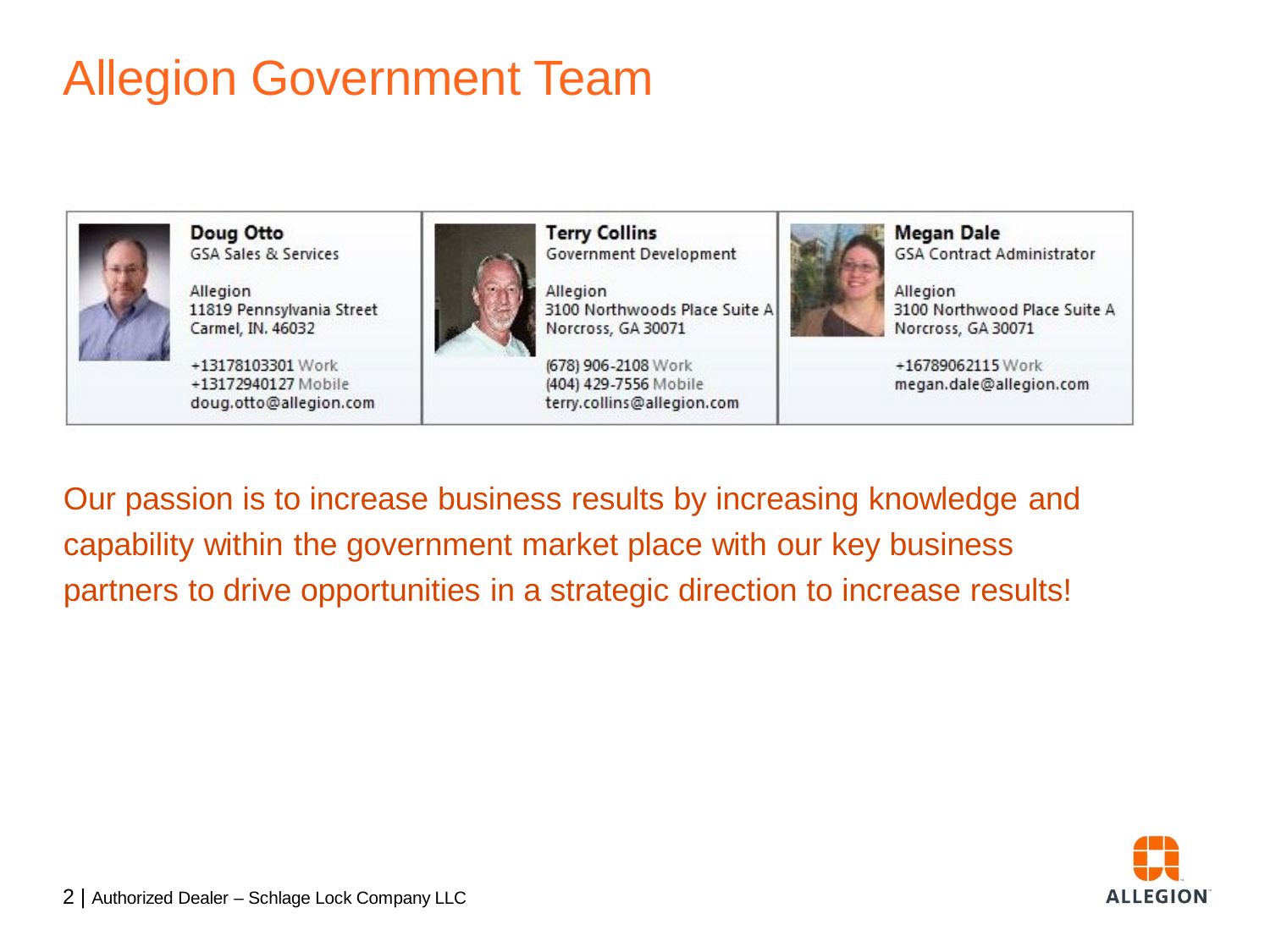#### What is a GSA Schedule?



- GSAFederal Supply Schedules or MultipleAward Schedules (MAS), are long term, 20 year contracts
- I In the simplest terms, a GSA schedule is a pre-approved price list for use by any Federal buyer
- Schedule 84 (Total Solutions for Law Enforcement, Security, Facilities Management, Fire, Rescue, Clothing, Marine Craft and Emergency/Disaster Response)
- Cooperative Purchasing allows state and local governments to purchase from either **[Schedule](http://www.gsa.gov/portal/content/141511) 70** or **Schedule 84**

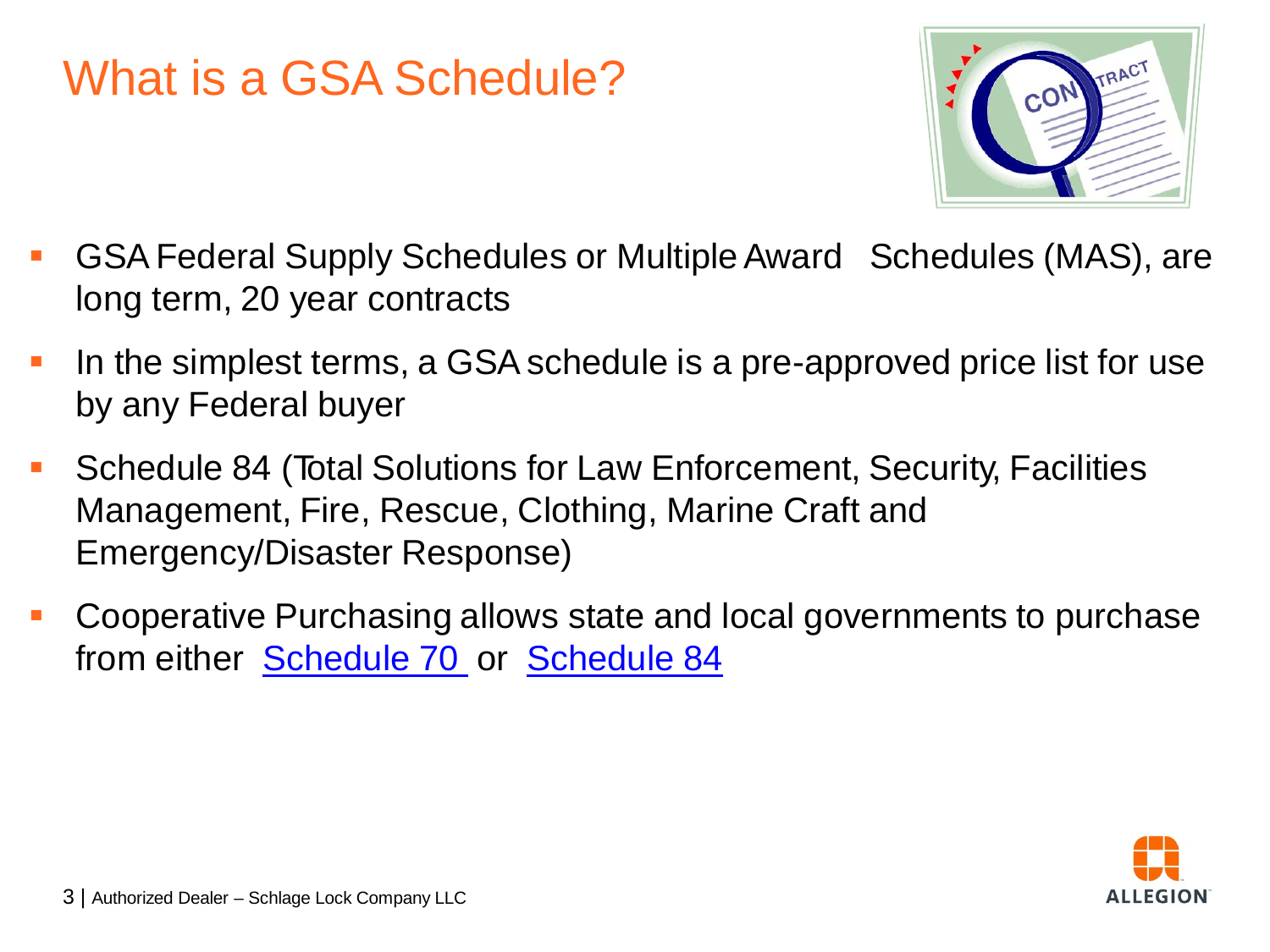#### Scope of Schedule 84

Schedule 84 offers federal, state and local governments innovative solutions to their security and safety needs.

- Security Systems Integration and Design Services
- Access Control Systems, Door entry control by card access, magnetic proximity
- Access Control Systems, Parking Access Control
- Miscellaneous Alarm and Signal Systems. Warning System Devices
- Access Control Systems, Emergency exit door access/alarm systems for security and/or fire safety
- Locking Devices
- **Facility Management Systems**
- Cards/Readers/CCTV







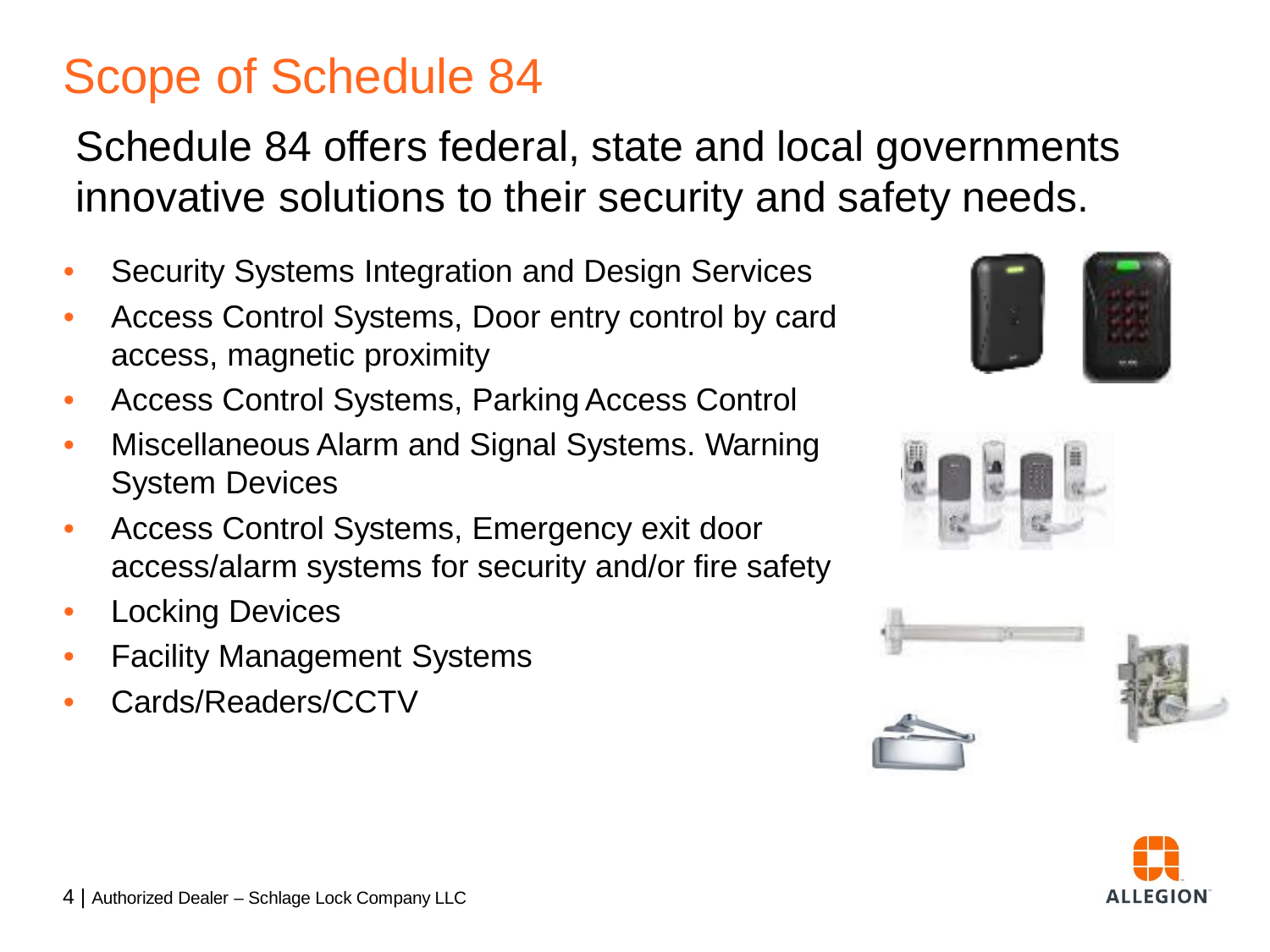#### Cooperative Purchasing\*

Using the GSA Schedule 84 programs can save time and money, while providing a large selection of product and solutions to any of the following:



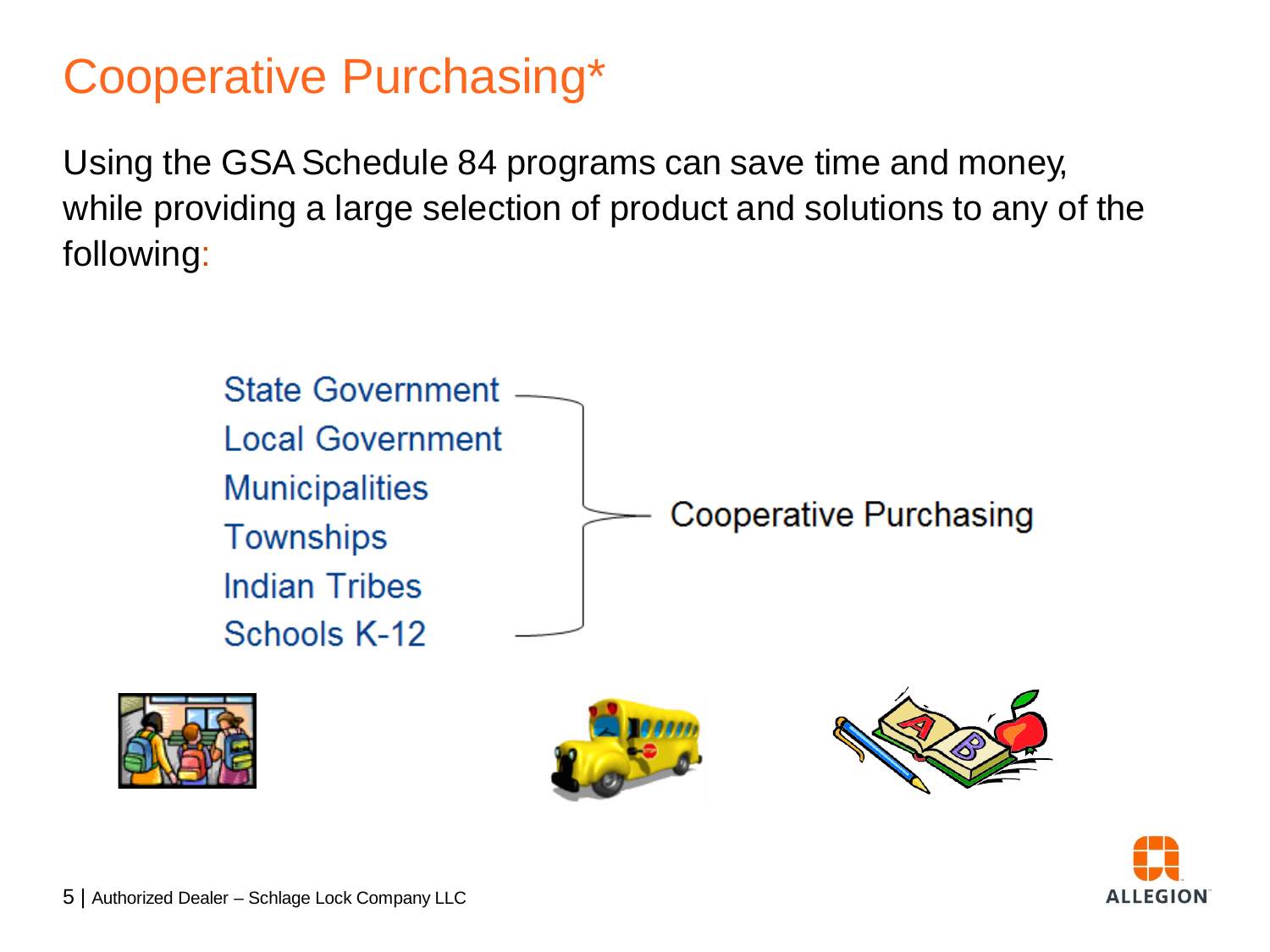#### Trends – Cooperative Purchasing

#### *Total Sales Volume Millions*



Reported by Marty Jennings, Assistant Commissioner GSA – June 4, 2014

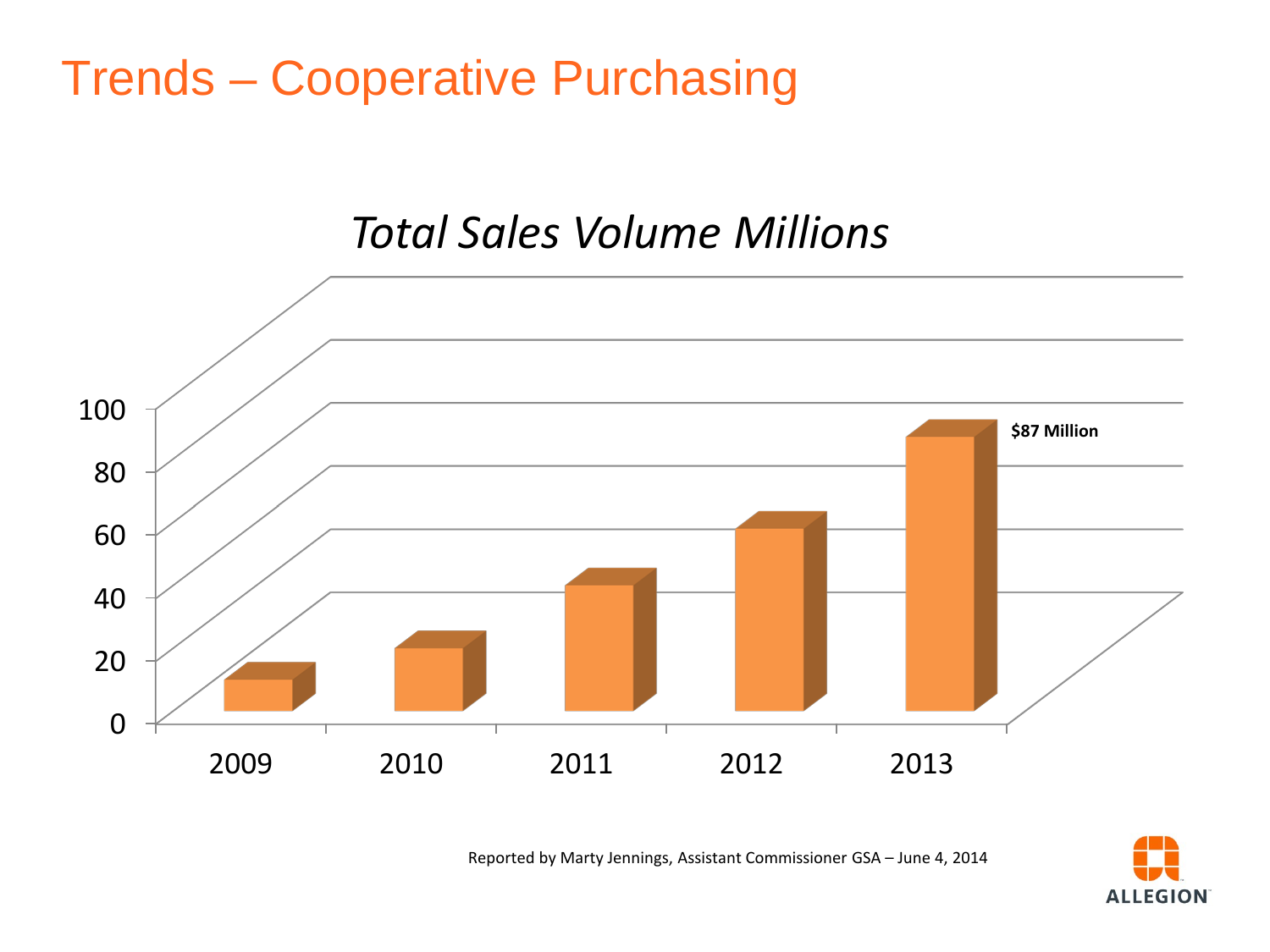

#### **NASSLEO Cooperative Purchasing Success Stories**

#### Alvord Unified School District, Riverside, CA 2010

Alvord Unified School District awarded a \$3.0 million security upgrade project funded by State bonds. The district is located in Riverside, CA consisting of twelve year round elementary schools; four traditional middle schools: two comprehensive high schools, and one alternative/continuation high school with an adult education program

serving over 20,000 students.

The GSA Cooperative purchasing program helped Alvord Unified School District provide the necessary security solution. In addition to Alvord Unified School District the Chino Integration Center also used this program on a \$250K security project.

#### Cobb County School District 2011 and 2012 school year

6975 Cobb International Boulevard, Kennesaw, GA 30152 Cobb County School District used GSA's cooperative purchasing program to support the purchase of a security solution. The major hurdles was limited budget dollars. GSA's vendor understood the district's needs and allowed them to negotiate volume discounts to save the school district money.

#### **Charlotte-Mecklenberg Schools - 2012**

P.O. Box 30035, Charlotte, NC 28230

Charlotte-Mecklenburg Schools recently completed a purchase of security products using GSA Cooperative Purchasing program, schedule 84. Working across internal departments and finding ways to address the school's budgetary pressures, the GSA vendor provided an efficient and cost effective security solution to the school district.

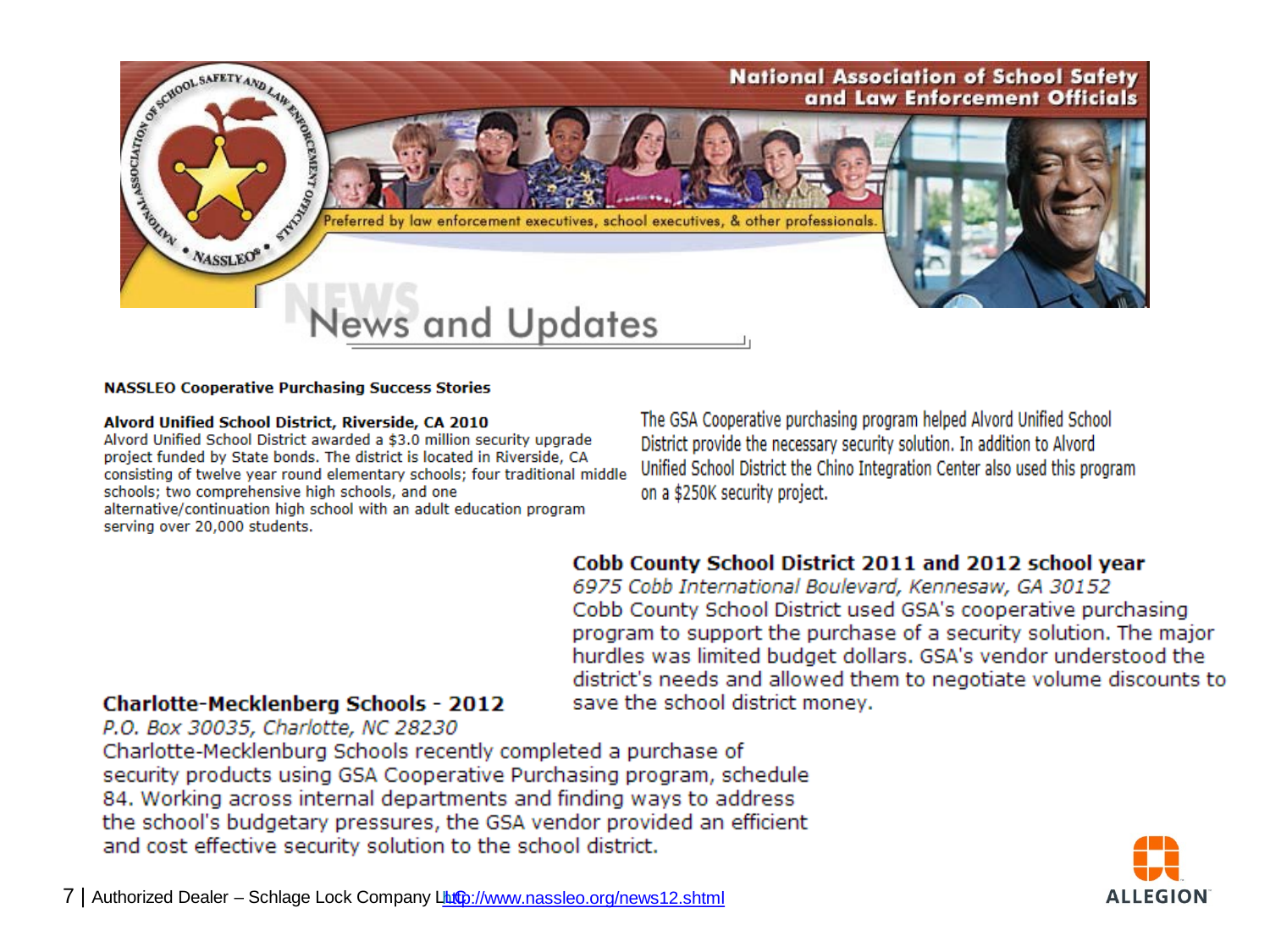## What is the Authorized Dealer Program?

It's a tool to assist you to develop business

- **GSA Schedule GS-07F-0326T / Electronic Technologies** Corporation:
- **Products and Labor with Negotiated Pricing**
- Built in profit margins for Dealers
- **Decreased administrative expenses**
- **Decreased advertising expenses by utilizing government applications**
- Access to federal Government markets not available to the public
- Access to a contract vehicle to secure business with local governments and K-12 schools

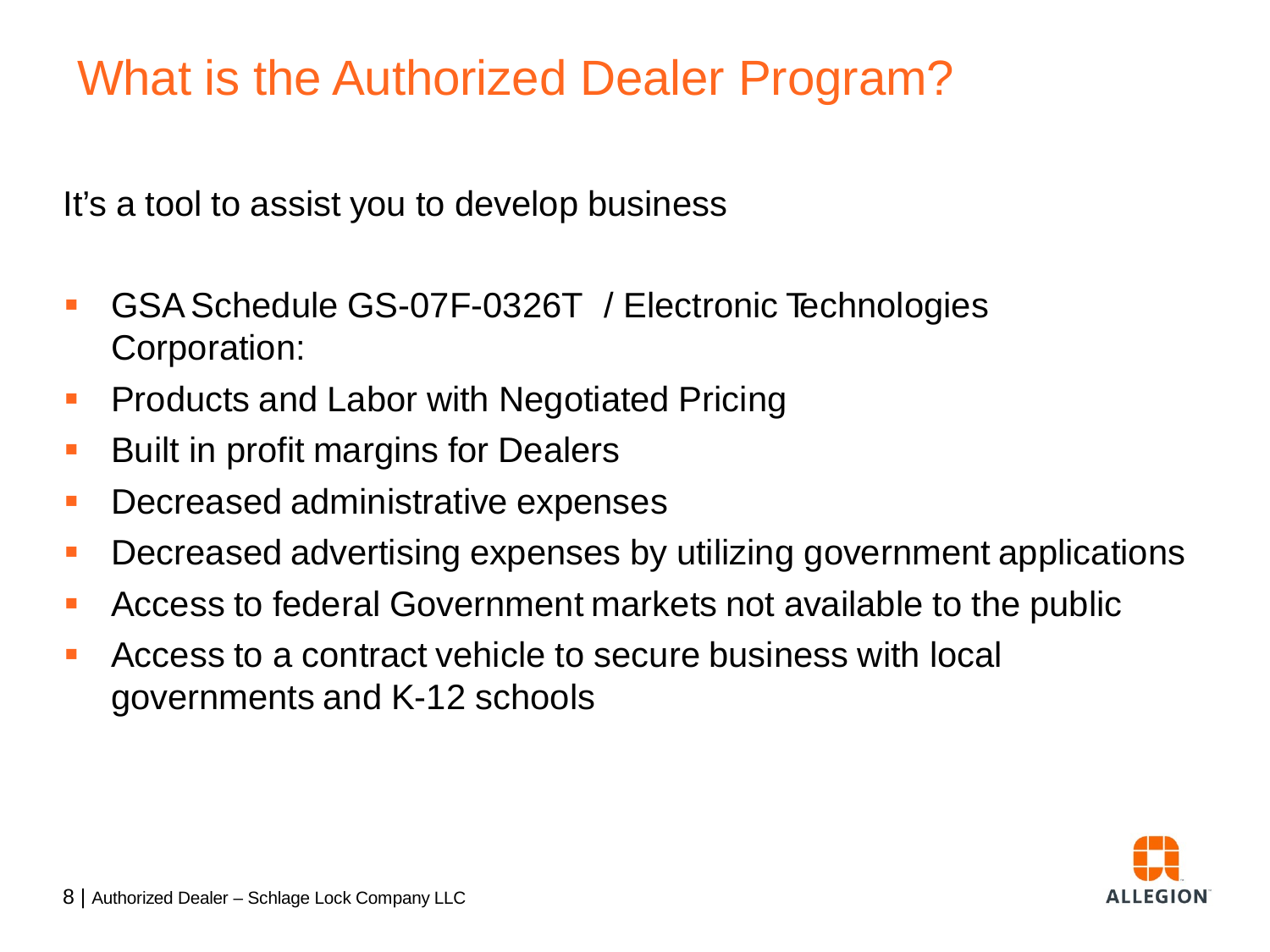#### Authorized Dealer Program offers

- Augments your business bottom-line (new markets)
- Reduced startup time
- **Reduced cost to bottom-line** 
	- Hiring a consultant
	- Reduced head count for maintaining a schedule
	- Submission, modifications, additions, deletions and changes
	- **Commercial Sales Process and discounts offered to government**
	- **Pricing negotiation**
	- **GSAAdvantage uploads**
	- **EXECUTE:** eOffer/eMod uploads
	- **Maintaining digital certificates**

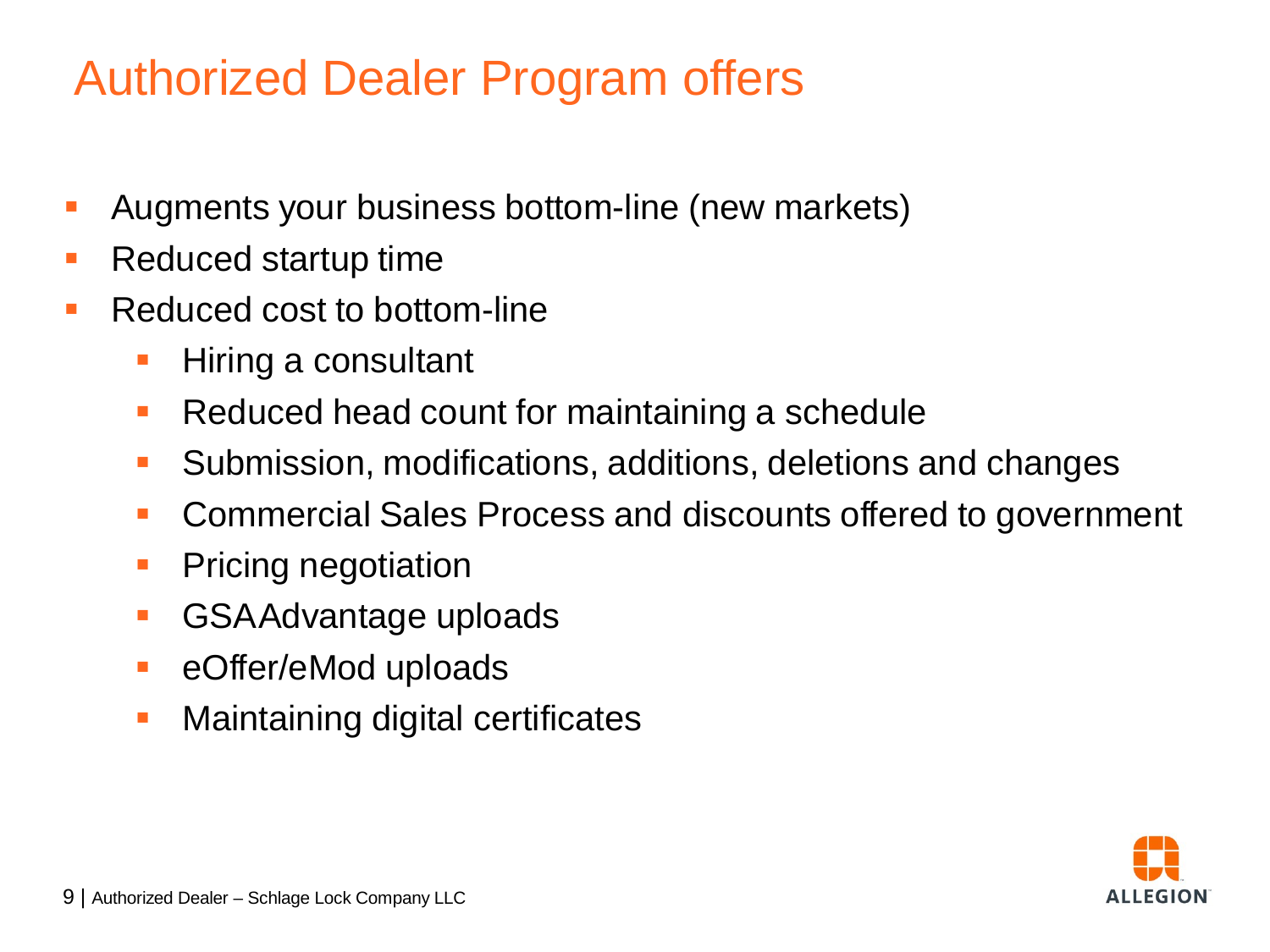#### How Does it Work for You?

Utilize Electronic Technologies Corp. USA– Schedule GS-07F-0326T

- 1000 + products pre-qualified
- 22 Labor categories and labor rates
- 7 *Special Item Number* (SIN)
- **Pricing already negotiated currently 30% of MSRP**
- **Shorten government buying process and timeline for issuing** contracts (eBuy)
- Reduce competition
- **Cooperative Purchasing**
- **Lead generation**
- **Test drive before investing**

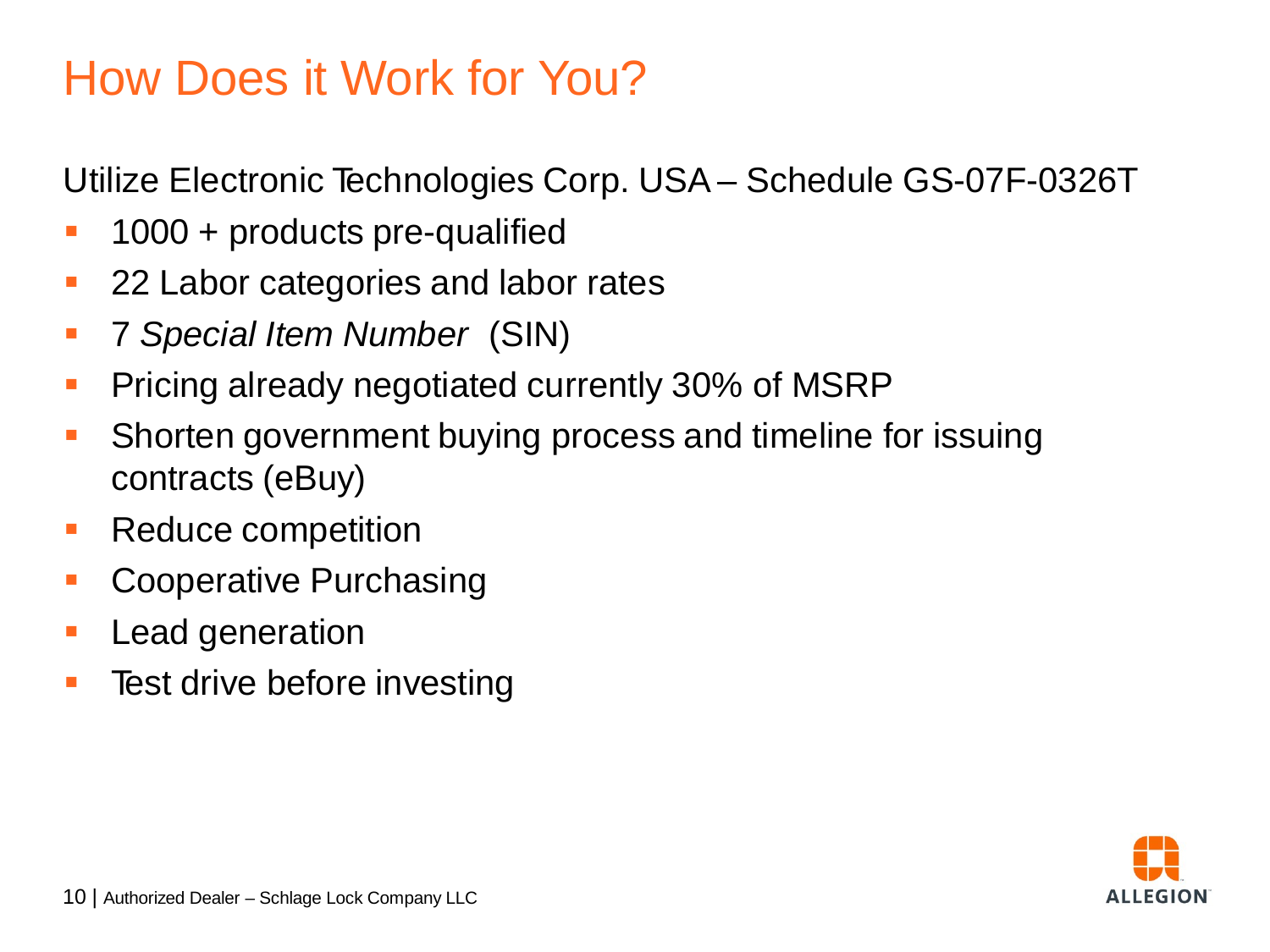#### Authorized Dealer Program

#### **Getting Authorized**

- Complete the Authorized Dealer Agreement and Addendum
- **Notification of approved authorization from SSC and Government** Team
- **Set-up Compliance training after approval** 
	- **Management Team**
	- Sales Team
	- **Operations / Reporting**
	- **Narketing**

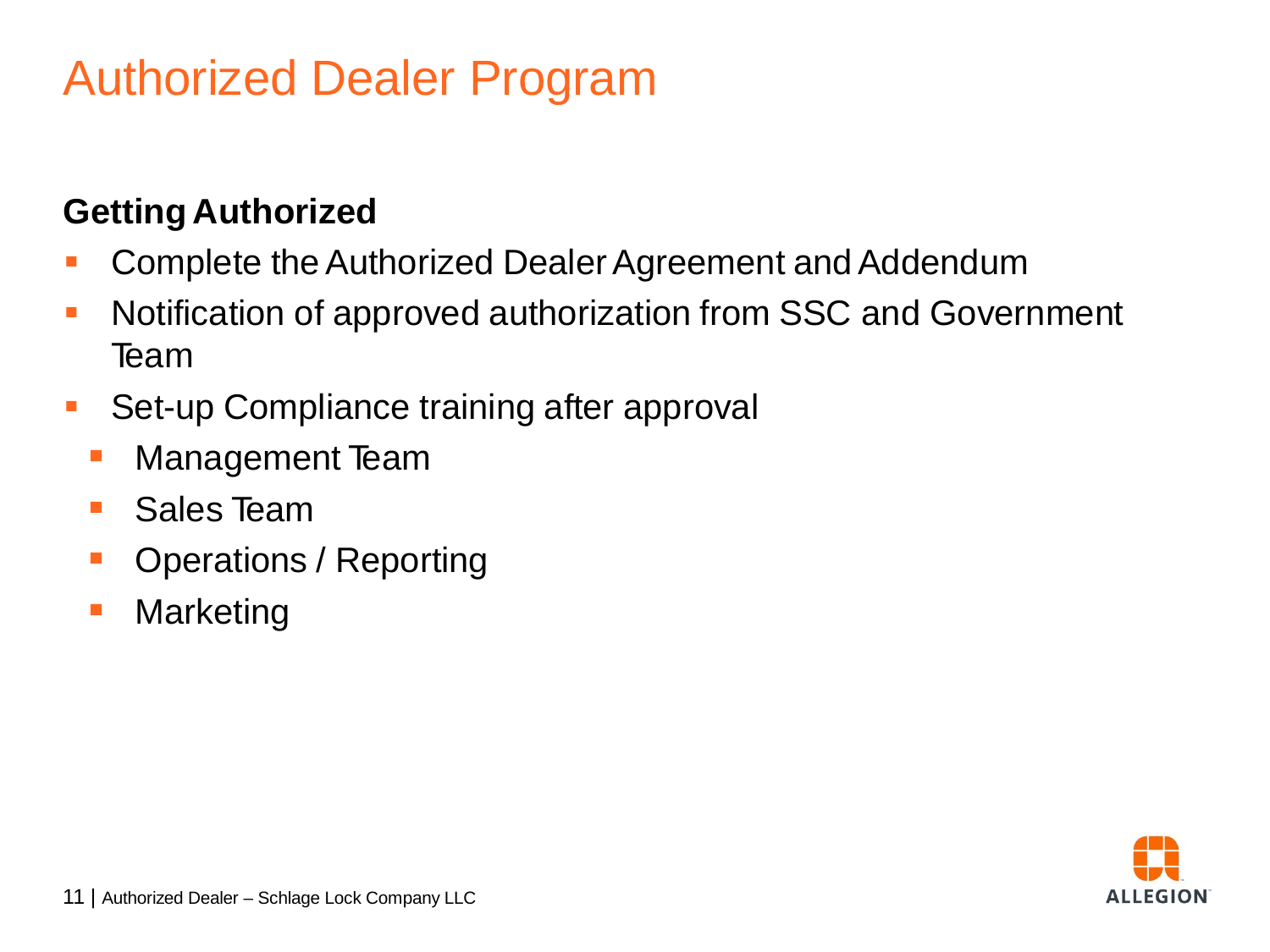## Compliance Training

#### **Management and Operations Team**

- **Basic requirement for offering services and products**
- **Review Terms and Conditions**
- **Nuances of quotation** 
	- **On-schedule**
	- **Open market**
	- **Cooperative purchasing**
- Maintaining a system of reporting and tracking linked to sales
- **Required registration** 
	- **SAM (System Award Management)**

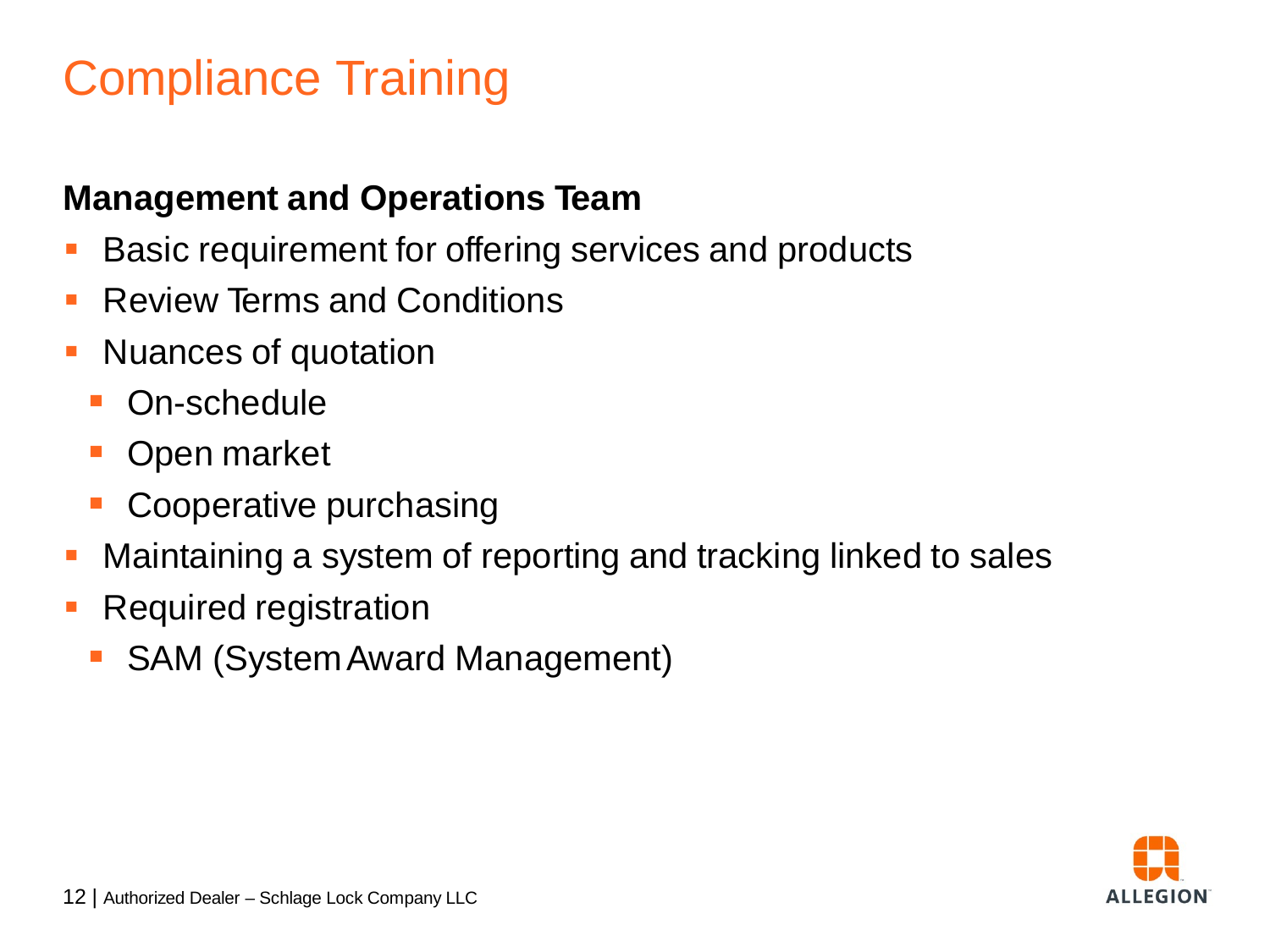### How to Sell into this marketplace training

Sales Team 1 day internal and 2 days outside sales calls

- **Basic requirement for offering services and products**
- **Review terms, conditions and nuances of quotation**
- **How the government buys** 
	- **Federal Acquisition Regulation**
- Government Field of Play
	- Federal
	- **Military**
	- VA Hospitals
- Cooperative Purchasing (K-12, State, Local, etc.)
- Decision Makers and Influencers
- **Planning Your Sales Call** 
	- **Framework for Prospecting**

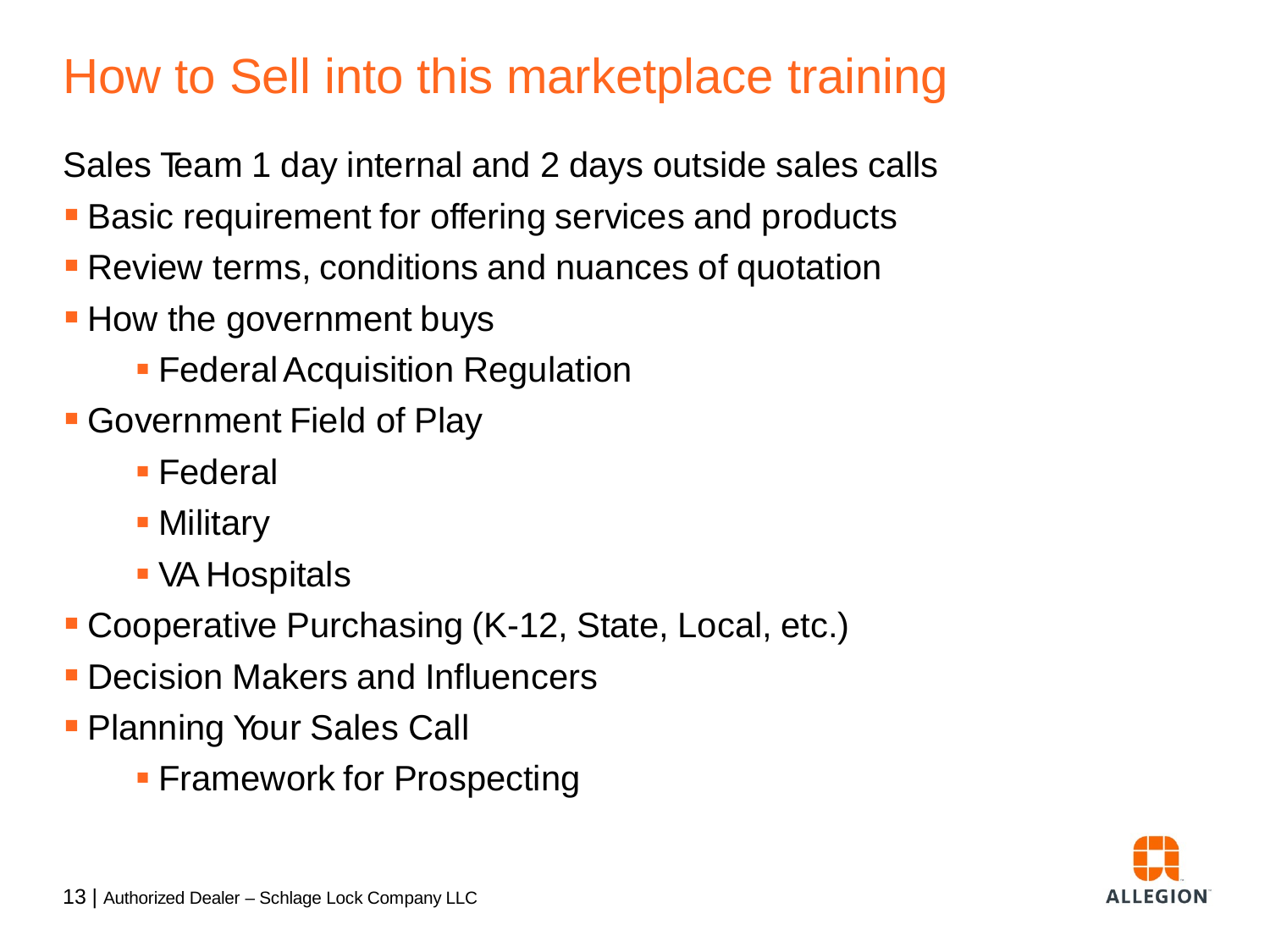## Helpful Websites

| <b>Website Name</b>                            | <b>Website Address</b>                   |
|------------------------------------------------|------------------------------------------|
| <b>GSA</b>                                     | http://www.gsa.gov                       |
| <b>GSA State and Local Programs</b>            | http://www.gsa.gov/stateandlocal         |
| <b>Cooperative Purchasing</b>                  | http://www.gsa.gov/cooperativepurchasing |
| $(70 \& 84)$                                   |                                          |
| <b>Disaster Recovery Purchasing</b><br>Program | http://www.gsa.gov/disasterrecovery      |
| <b>GSA Advantage!®</b>                         | http://www.gsaadvantage.gov              |
| eLibrary                                       | http://www.gsaelibrary.gsa.gov           |
| eBuy                                           | http://www.ebuy.gsa.gov                  |